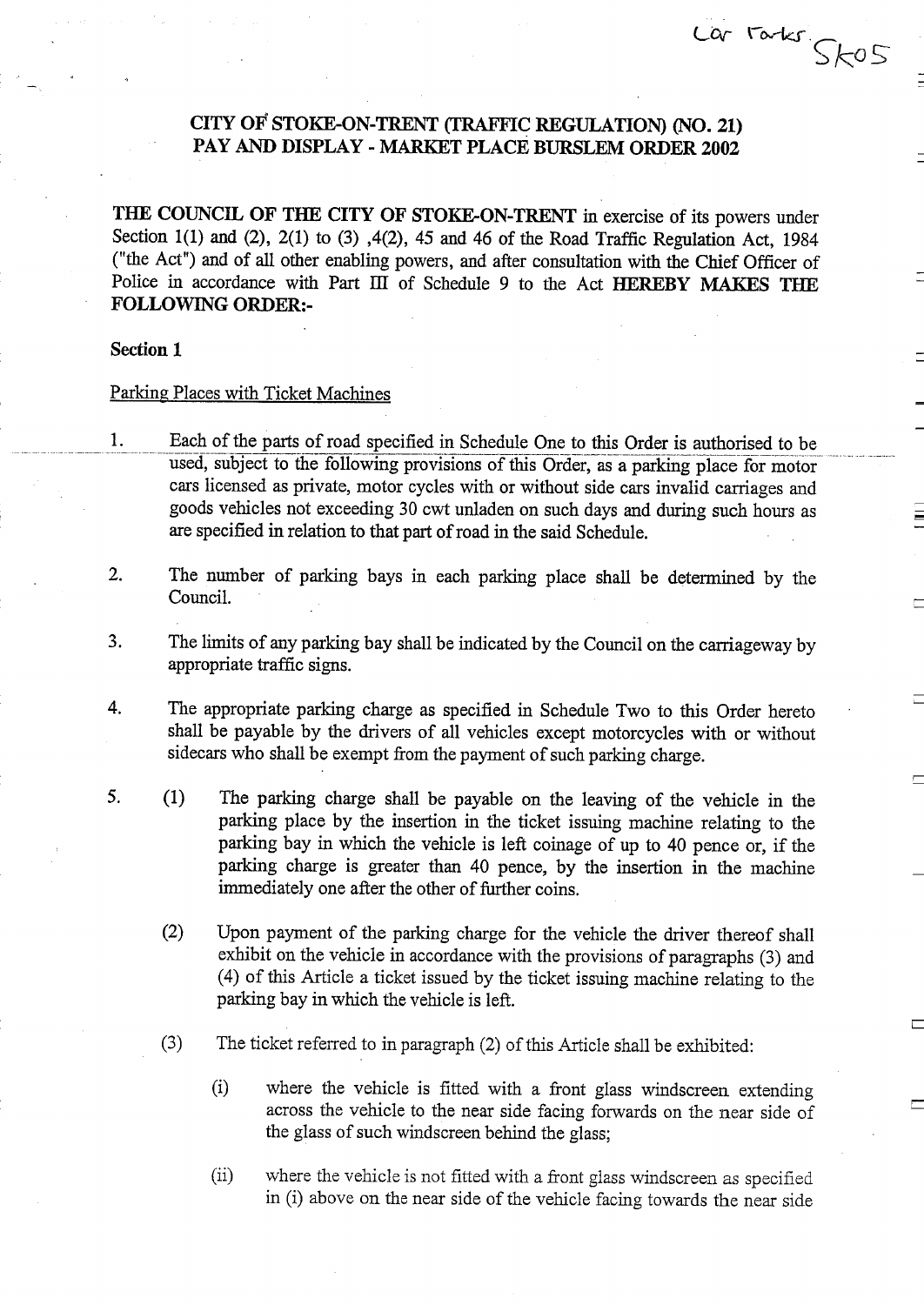of the road and not less than 2'6" and not more than 6'6" above the surface of the carriageway in the immediate vicinity.

- (4) The ticket referred to in paragraph (2) of this Article shall be so exhibited on the vehicle that the ticket and machine number, date and expiry time shown on the front of the said ticket is clearly visible to a person standing at the near side of the vehicle.
- 6. (1)(a) If a vehicle is left in a parking place specified in the Pay and Display Schedules for longer than the permitted period for which payment was made by the parking charge an Additional Parking Charge as specified in Schedule Three to this Order shall be payable.
	- If a vehicle is left in a parking place as specified in Schedule One and that  $(b)$ vehicle or driver is in contravention of any other of the provisions of this Order an Additional Parking Charge as set out in Schedule Three to this Order shall be payable.
	- (2) In the case of a vehicle in respect of which an Additional Parking Charge may have been incurred it shall be the duty of a Parking Attendant to attach to the vehicle in a conspicuous position a Notice which shall include the following particulars:
		- (a) the registration mark of the vehicle or where the vehicle is being used under a trade licence the number of the trade plate carried by the vehicle:
		- $(b)$ the time at which he first noticed that the ticket indicated in the manner specified in Article 10(2) of this Order that the period for which payment was made by the charge had expired;
		- $(c)$ a statement that an Additional Parking Charge of the amount specified in Schedule Three hereto is required to be paid;
		- (d) the manner in which, and the time within which, the Additional Parking Charge should be paid; and
- 7. (1) Where a Notice has been attached to .a vehicle in accordance with the provisions of Article 6(2) of this Order no person not being the driver of the vehicle or a Parking Attendant shall remove the Notice from the vehicle unless authorised to do so by the driver.
	- (2) When <sup>a</sup> ticket has been exhibited on <sup>a</sup> vehicle in accordance with the provisions of Article 5(3) and (4) of this Order no person not being the driver of the vehicle shall remove the ticket from the vehicle unless authorised to do so by the driver.
- 8. Any Additional Parking Charge due to the Council under Article 6(1) of this Order shall be paid to the Council in the same manner as set out in Article 25 of this Order or as directed on the Notice.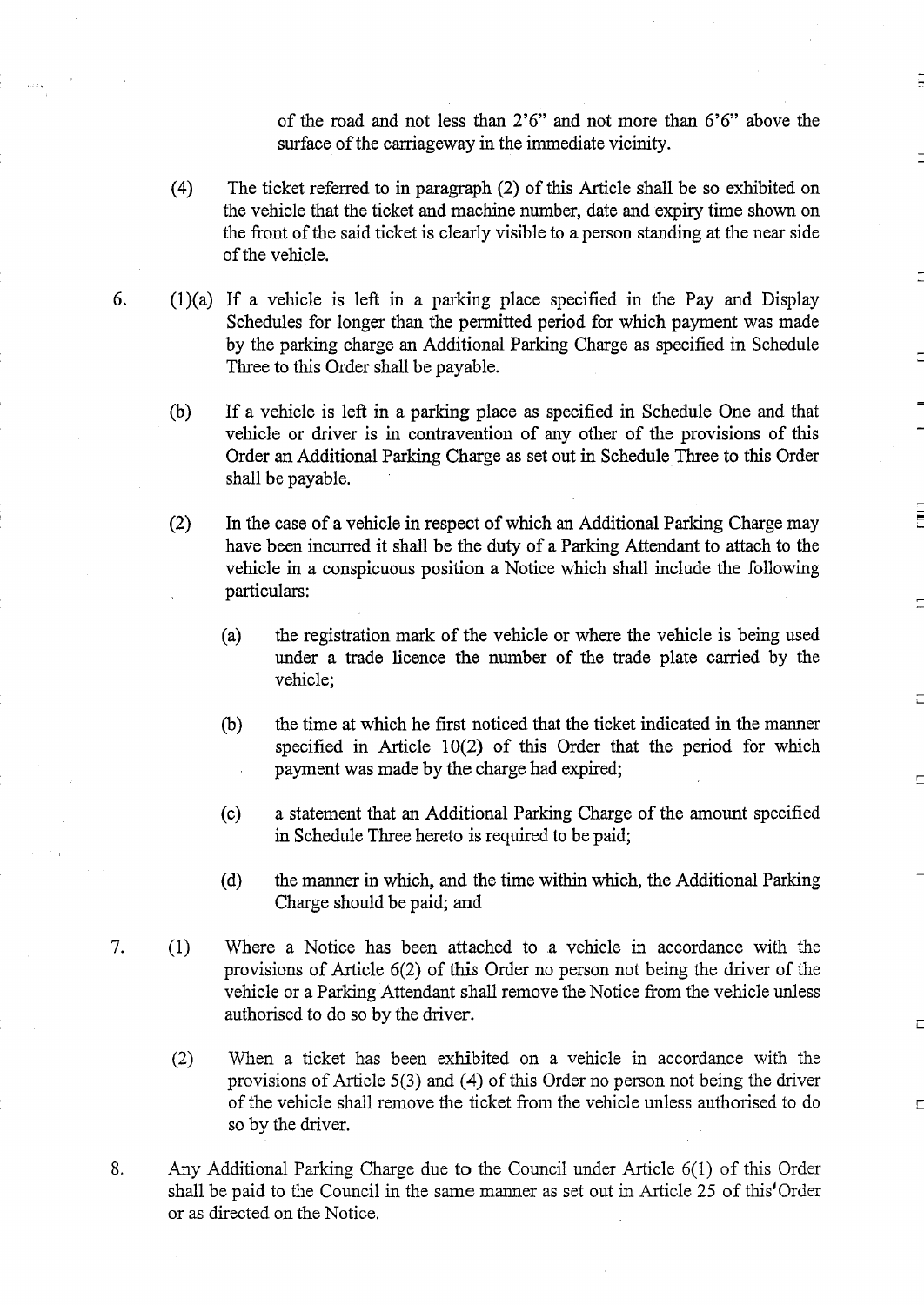9. There shall be a ticket issuing machine on or in the vicinity of each parking place.

75

- 10. (1) Payment of the parking charge for a vehicle left in a parking place shall be indicated by the issue by the ticket issuing machine relating to the parking bay in which the vehicle is left of a numbered ticket indicating that the charge has been paid and the date of payment of the charge, together with an expiry time and by exhibition of that ticket on the vehicle in the manner specified in Article 5 of this Order.
	- (2) The expiry of the initial period for which the parking charge has been paid shall be indicated when there is exhibited on the vehicle a ticket issued by the ticket machine showing the day of payment of the charge together with an expiry time.
- <sup>11</sup> . If at any time while a vehicle is left in a parking place during the permitted hours no ticket is exhibited on that vehicle in accordance with the provisions of Article 5 of this Order it shall be presumed unless the contrary is proved that the parking charge has not been duly paid.
- 12. No person shall insert in a ticket issuing machine relating to the parking bay in which a vehicle is left any coins additional to those inserted by way of payment of the parking charge in respect of that vehicle.
- 13. Where in Schedule One to this Order a parking place is described as available for a vehicle as specified in Article 1 of this Order the driver of the vehicle shall not permit it to wait in that parking place unless it is of the specified class .
- 14. Every vehicle left in a parking place in respect of which a charge has been incurred shall stand so that every part of the vehicle is within the limits of a parking bay which shall be the appropriate bay in relation to the ticket machine in which has been or should have been inserted any coin for the purpose of payment of the parking charge.
- 15 . Where any vehicle is standing in a parking place in contravention of the provisions of the last preceding article a Police Constable in uniform or any person duly authorised by the Council may alter or cause to be altered the position of the vehicle in order that its position shall comply with the provisions.
- 16. Where a Police Constable in uniform or any person duly authorised by the Council is of the opinion that any of the provisions contained in this Order, Schedules One or Two of this Order have been contravened or not complied with in respect of a vehicle left in a parking place he may remove or cause to be removed the vehicle from the parking place and when it is so removed shall provide for the safe custody of the vehicle.
- 17. Any person duly authorised by the Council or <sup>a</sup> police constable in uniform may move or cause to be moved in case of emergency to any place he thinks fit any vehicle left in a parking place.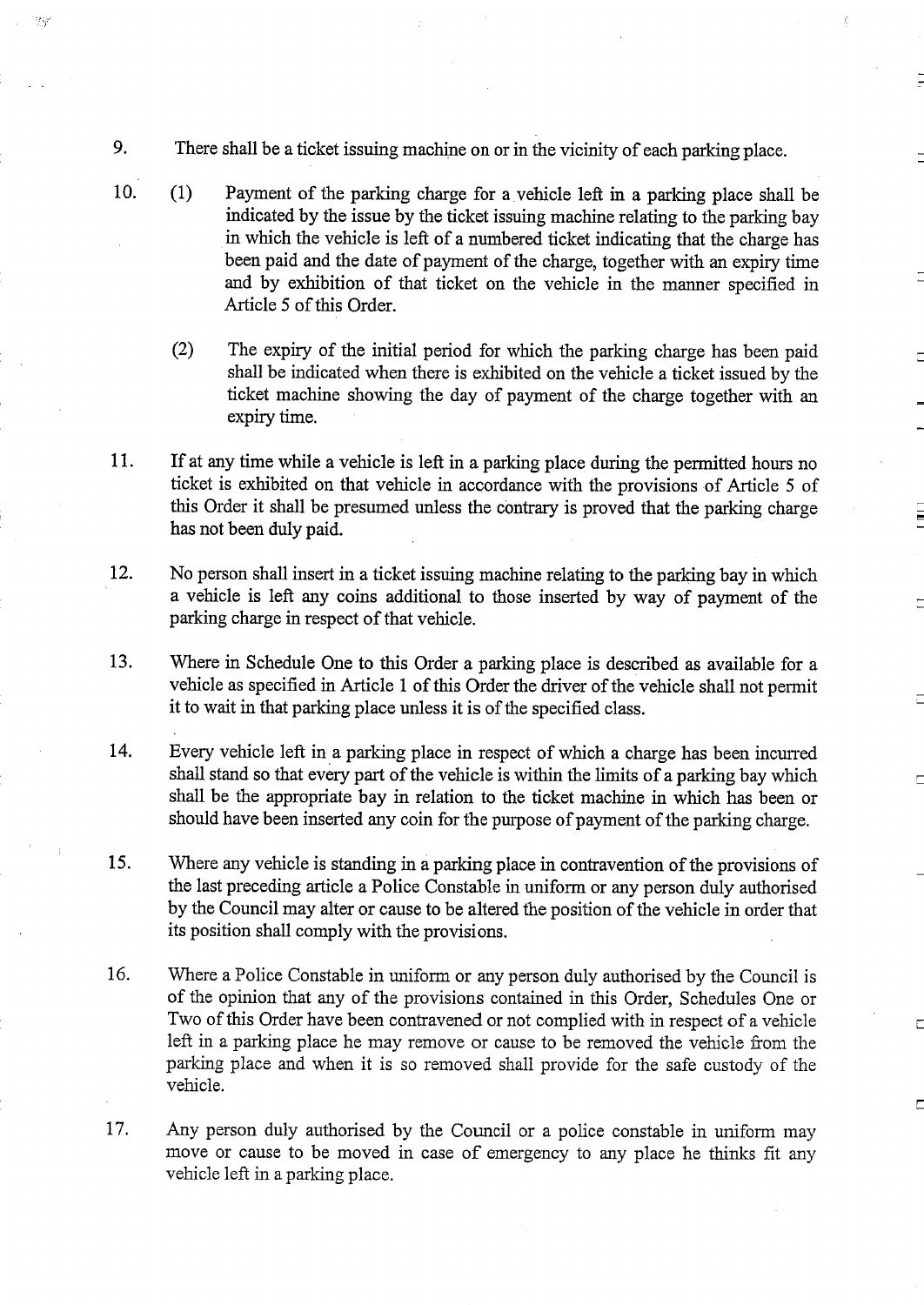- 18. (1) Any person duly authorised by the Council may suspend the use of a parking place or any part thereof whenever he considers such suspension reasonably necessary:-
	- (a) for the purpose of facilitating the movement of traffic or promoting its safety;
	- (b) for the purpose of any building operation, demolition or excavation in or adjacent to the parking place or the maintenance, improvement or reconstruction of the parking place or the laying, erection, alteration, removal or repair in or adjacent to the parking place of any sewer of any main, pipe or apparatus for the supply of gas, water or electricity or of any telegraphic line, traffic sign or ticket machine;
	- (c) for the convenience of occupiers of premises adjacent to the parking place-on-any-occasion-of-the-removal-of-furniture from-one-office-ordwellinghouse to another of the removal of furniture from such premises to a depository or to such premises from a depository;
	- (d) on any occasion on which it is likely by reason of some special attraction that any street will be thronged or obstructed; or
	- (e) for the convenience of occupiers of premises adjacent to the parking place at times of weddings or funerals or on other special occasions.
	- (2) A police constable in uniform or <sup>a</sup> Parking Attendant may suspend for not longer than twenty-four hours the use of a parking place or any part thereof whenever he considers such suspension reasonably necessary for the purpose of facilitating the movement of traffic or promoting its safety .
	- $(3)$ Any person suspending the use of a parking place or any part thereof in accordance with the provisions of paragraph  $(1)$  or  $(2)$  above shall thereupon:
		- (a) in the case of a parking place within which the use of all parking bays relating to a ticket issuing machine has been suspended place or caused to be placed over the ticket issuing machine relating to those parking bays a hood or other cover indicating that the use of bays is suspended and that waiting by vehicles is prohibited; and
		- (b) in the case of a parking place the use of any part or parts of which whether including a parking bay or not has been suspended place or caused to be placed in or adjacent to that part or those parts <sup>a</sup> traffic sign or traffic signs indicating that waiting is prohibiting.
	- (4) On any suspension of the use of a parking place or part of a parking place in accordance with the provisions of paragraph 18(1) above if the use of all the parking bays relating to one ticket issuing machine has been suspended any person duly authorised by the Council may temporarily remove that ticket machine and any post bracket or other support on which such ticket machine is fitted.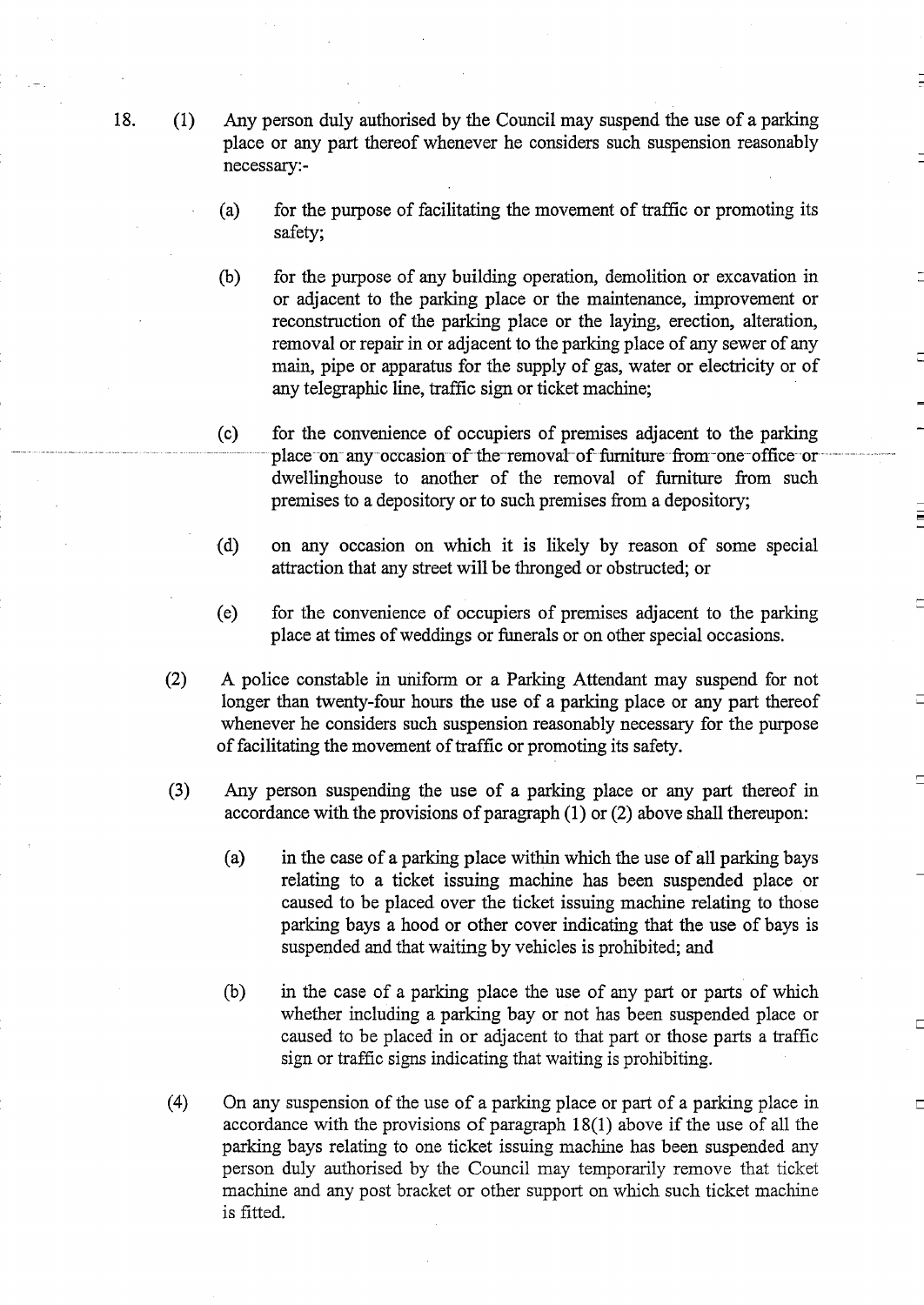- $(5)$ No person shall cause or permit <sup>a</sup> vehicle to be left in any part of <sup>a</sup> parking place
	- (a) during such period as there is over the ticket issuing machine relating to that parking place a hood or other cover indicating that the use of all parking bays is suspended;
	- (b) during such period as there is in or adjacent to that part of the parking place a traffic sign placed in pursuance of paragraph  $(3)(b)$  above:

Provided that nothing in this paragraph shall render it unlawful or cause or permit any vehicle being used for fire brigade ambulance or police purposes or any vehicle being used for any purpose specified in Article 18(1)(b), (d) or (e) of this Order to be left in that part of the parking place during such period. referred to in this paragraph or to any other vehicle so left if that vehicle is left with the permission (i) of the person suspending the use of the parking place or part thereof in pursuance of paragraph (i) above (ii) of a police constable in uniform.

- 19 . No person shall use any vehicle while it is in a parking place during the permitted hours in connection with the sale of any article to any person in or near the parking place or in connection with the selling or offering for sale of his skill in handicraft or his services in any other capacity. Provided that nothing in this Article shall prevent the sale of goods from a vehicle -
	- (a) if the vehicle is one which may be left in a parking place in accordance with Article <sup>1</sup> of this Order and the goods are immediately delivered at or taken into premises adjacent to the vehicle from which the sale is effected; or
	- (b) the vehicle is one to which the provisions of Article 20(1)(i) of this Order apply.
- 20. (1) Without prejudice to the foregoing provisions of this Order with respect to vehicles which are left in a parking place in accordance with those provisions of this Order any vehicle may wait during the hours permitted under the Schedule One anywhere in a parking place other than a parking place or part of a parking place the use ofwhich has been suspended if,
	- (a) the vehicle is waiting only for so long as is necessary to enable a person to board or alight from the vehicle or to load thereon or to unload therefrom his personal luggage;
	- (b) the vehicle is waiting owing to the driver being prevented from proceeding by circumstances beyond his control or to such waiting being necessary to avoid an accident;
	- (c) the vehicle is a vehicle used for fire brigade purposes or an ambulance or a vehicle (other than a passenger vehicle) in the service of a local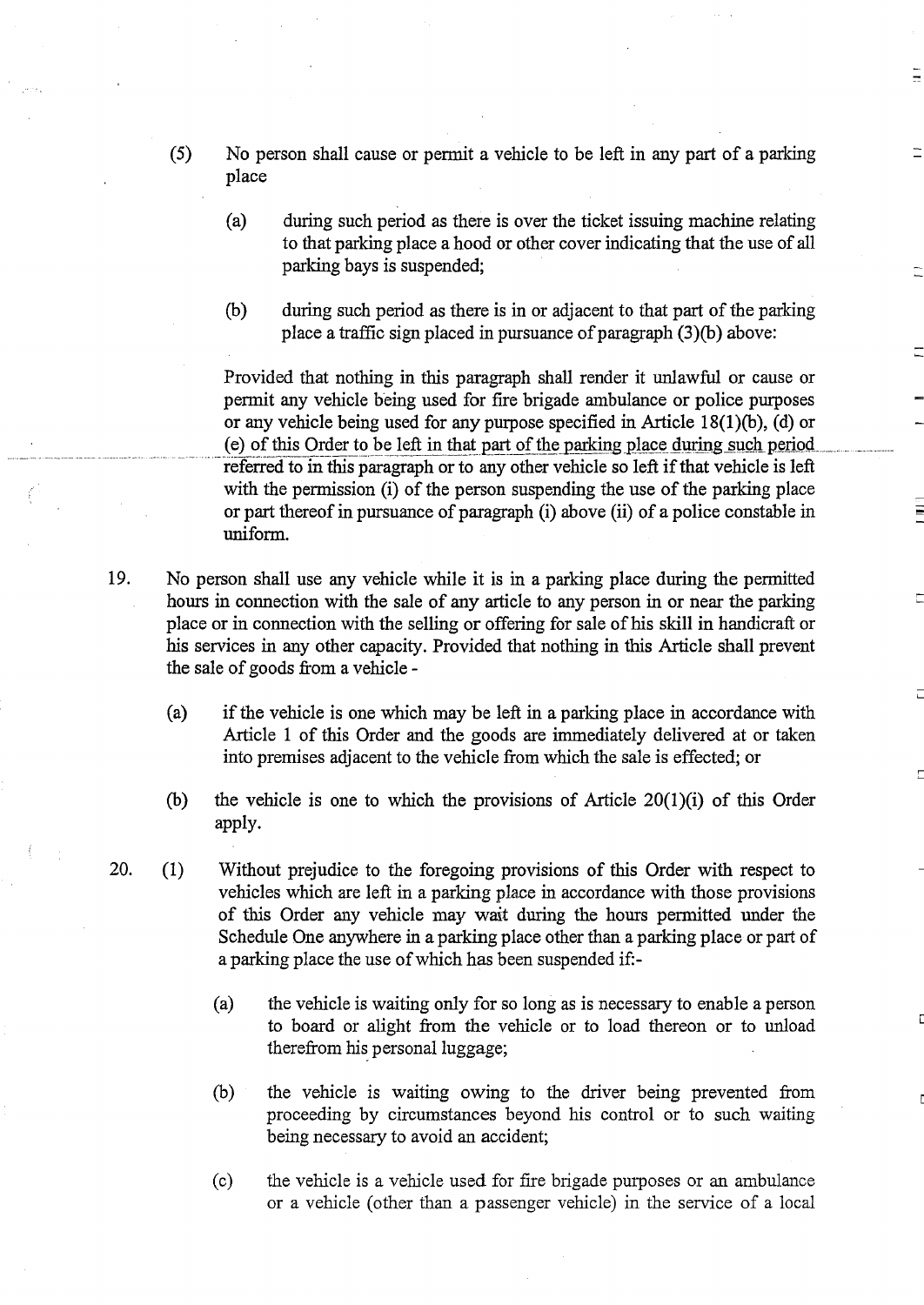authority or a vehicle in the service of a police force in either case being used in pursuance of statutory powers or duties;

- (d) the vehicle is waiting only for so long as may be necessary to enable it to be used in connection with the removal of any obstruction to traffic ;
- (e) the vehicle is in the service of or employed by the Post Office and is waiting while postal packets addressed to premises adjacent to the parking place in which the vehicle is waiting are being unloaded from the vehicle, or, having been unloaded therefrom, are being delivered or while postal packets are being collected from premises or posting boxes adjacent to the parking place in which the vehicle is waiting;
- $(f)$ the vehicle not being a passenger vehicle is waiting only or so long as may be reasonably necessary to enable it to be used for any purpose specified in Article  $18(1)(b)$  of this Order;
- the vehicle is in actual use in connection with the removal of furniture  $(g)$ from one office or dwellinghouse to another or the removal of furniture from such premises to a depository or to such premises from a depository,
- (h) the vehicle being a goods vehicle is delivering goods to any premises the postal address is in any of the roads or streets specified in Schedule One to this Order PROVIDED that such period of waiting does not exceed 30 minutes return prohibited within one hour of leaving;
- $(i)$ in any other case a vehicle on contracted Bank business is waiting for the purpose of delivering or collecting goods or merchandise including cash or other valuables or valuable securities or loading or unloading the vehicle at premises adjacent to the parking place in which the vehicle is waiting and the vehicle does not wait for such purpose for more than thirty minutes or for such longer period as a police constable in uniform may authorise.
- (2) No charge specified in the foregoing provisions of this Order shall be payable in respect of any vehicle waiting in a parking place in accordance with the foregoing provisions of this Article.

Г

- 21. A person causing or permitting a vehicle to wait in a parking place by virtue of the provisions of sub-paragraph (e), (f), (g) or (h) in paragraph (1) of the last preceding Article shall take all steps as are necessary to ensure:
	- (a) in the case of a parking place in relation to which special provisions as to the manner of standing of vehicle in that place are specified that the vehicle shall so stand unless the length of the vehicle precludes compliance with this sub paragraph, as to be in accordance with those provisions and so that every part of the vehicle is within the limits of the parking place.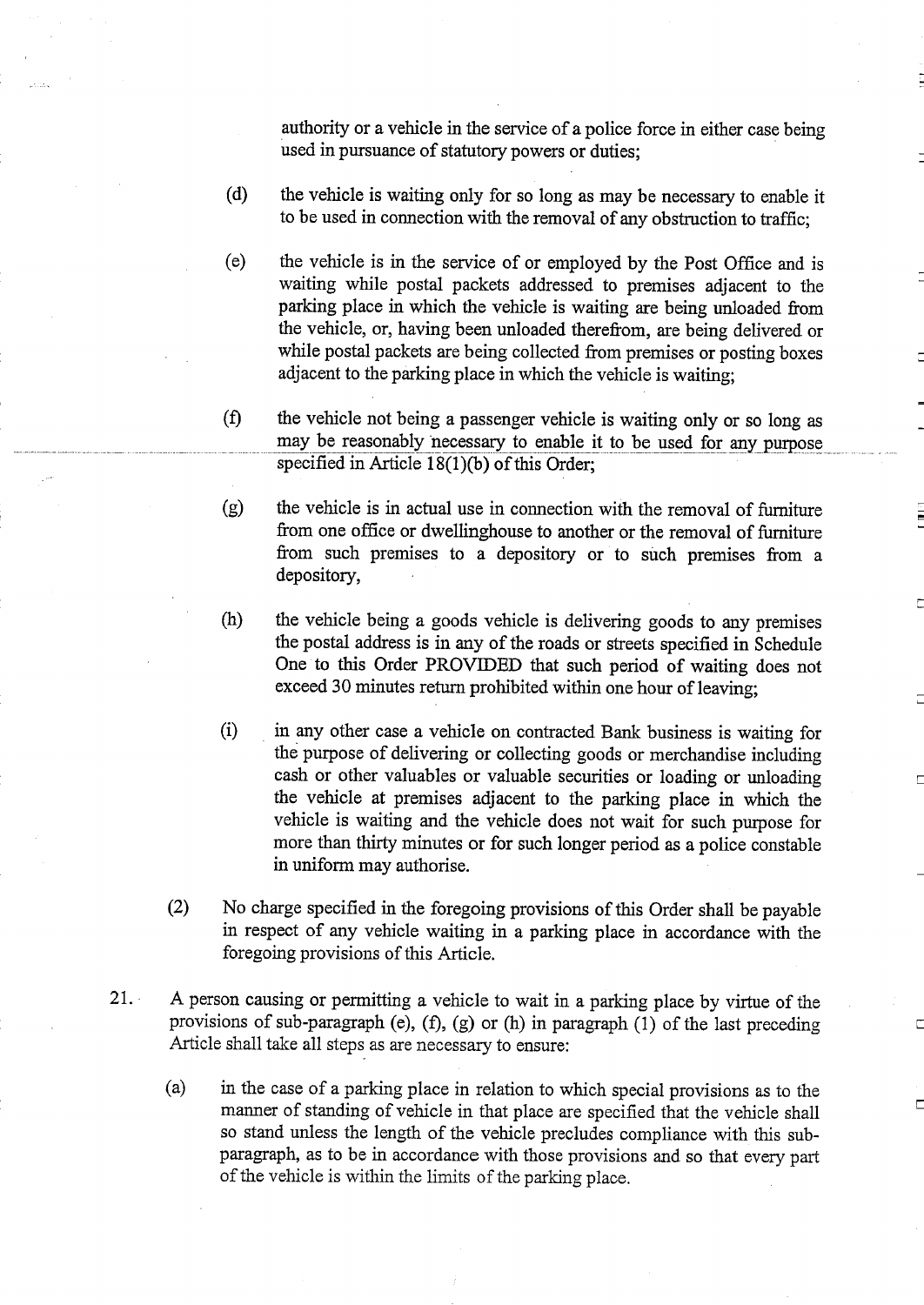- 22. (1) If at the time when a vehicle is left during the hours permitted under the Schedule One in a parking bay there is on the ticket issuing machine relating to that bay or in or adjacent to that bay a notice placed by any person duly authorised by the Council indicating that the machine relating to that bay is out of order that vehicle shall be exempt from the charge provided that it is removed within two hours after the said machine is rectified; if it be not removed within that period the parking charge shall be treated as having been incurred and paid at the time when the vehicle was left in the parking bay and all the provisions of this Order shall apply accordingly.
	- (2) A disabled person's vehicle which displays in the relevant position <sup>a</sup> disabled person's badge shall be exempt from the payment of any charge or compliance with any limitation of time.
	- $(3)$ Without prejudice to the generality of this Article a vehicle to which this Article applies shall stand in the parking bay in accordance with the provisions of Article 14 of this Order and wholly within the limits of that bay.
- 23. The Council may:
	- (a) install in such positions on or in the vicinity of a parking place as they may think fit such ticket issuing machines as are required by this Order for the purposes of that parking place;

and

 $(b)$ carry out such other work as is authorised by this Order or is reasonably required for the purposes of the satisfactory operation of a parking place.

 $\overline{C}$ 

 $\Box$ 

24. No driver shall cause or permit any vehicle other than a motorcycle with or without a sidecar to be parked in a parking bay marked "Motorcycles Only".

#### Section 2

#### Manner of Payment of Additional Parking Charge

25(a) The Additional Parking Charge shall be paid to the Council by post to:-

Corporate Resources Department, Revenue and Benefit Services, Income Services Section, PO Box 712, Swann House, Boothen Road, Stoke-on-Trent, ST4 4SX, not later than 4.00 p.m. on the fourteenth day following the day on which the Additional Parking Charge was incurred or in person at any Council payment office or by debit/credit card at Swann House (as above) or the Department of Environment and Transport, Parking & Security Group, Regent Road, Hanley, Stoke-on-Trent, ST1 3EG, not later than aforesaid provided;

 $(i)$ that if the said fourteenth day falls on a day on which the said Office is closed the period within which payment of the said charge should be made to the Council shall be extended until 4.00 p.m. on the next full day on which the said Office is open.

72월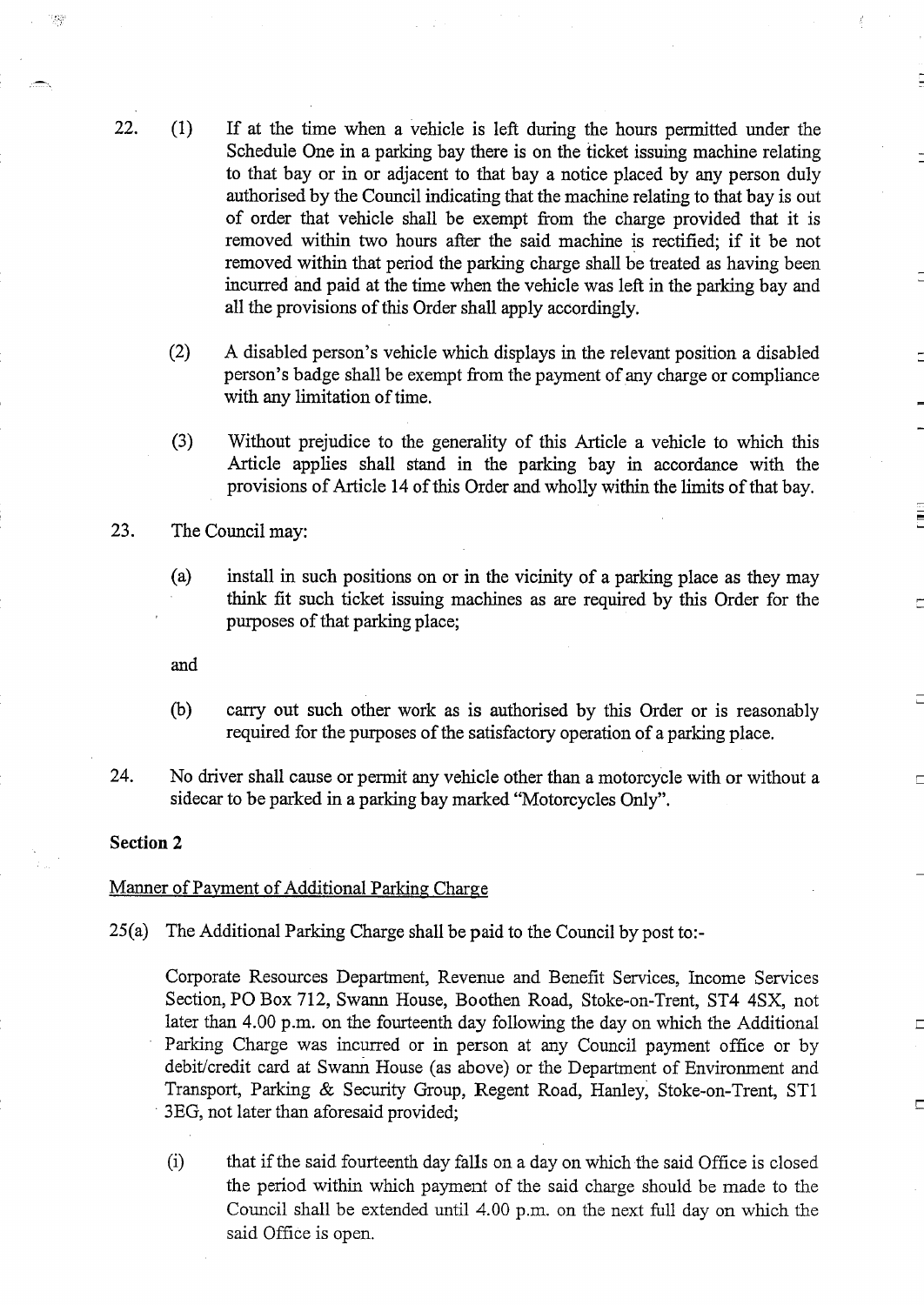The City Council may at its discretion prescribe other manners of payment such details to be set out on the Notice.

 $\Xi$ 

- (b) Ifpayment ofthe Additional Parking Charges is made within fourteen days following the day on which the said charge was incurred then the amount payable to the Council will be the reduced amount as specified in Schedule 9 of this Order.
- (c) If payment of the Additional Parking Charge is made after fourteen days following the day on which the said charge was incurred and before the issue of the Charge Certificate then the standard amount as specified in Schedule 9 of this Order shall be payable.
- (d) Following the issue of the Charge Certificate then the greater amount as specified in Schedule 9 of this Order shall be payable.

## Section 3

### **General**

- 26. This Order shall come into operation on the 15th day of July 2002 and may be cited as the City of Stoke-on-Trent (Traffic Regulation) (No. 21) Pay and Display Market Place Burslem Order 2002.
- 27. The Interpretation Act shall apply for the interpretation of this Order as it applies for the Interpretation of an Act of Parliament.
- 28. In this Order expressions shall have the meanings assigned to them as in the City of Stoke-on-Trent (Traffic Regulation) (No. 5) (Consolidation Order) 2002.

#### SCHEDULE ONE

# PAY AND DISPLAY RESTRICTED TO THREE HOURS, NO RETURN WITHIN ONE HOUR 7.00 A.M. - 6.30 P.M.

#### MARKET PLACE (NORTH) (South East Side)

- $(i)$ From its junction with New Street for a distance of 35 metres in <sup>a</sup> south westerly direction.
- (ii) From <sup>a</sup> point <sup>41</sup> metres south west of its junction with New Street to a point 58 metres north east of its junction with Market Place (South).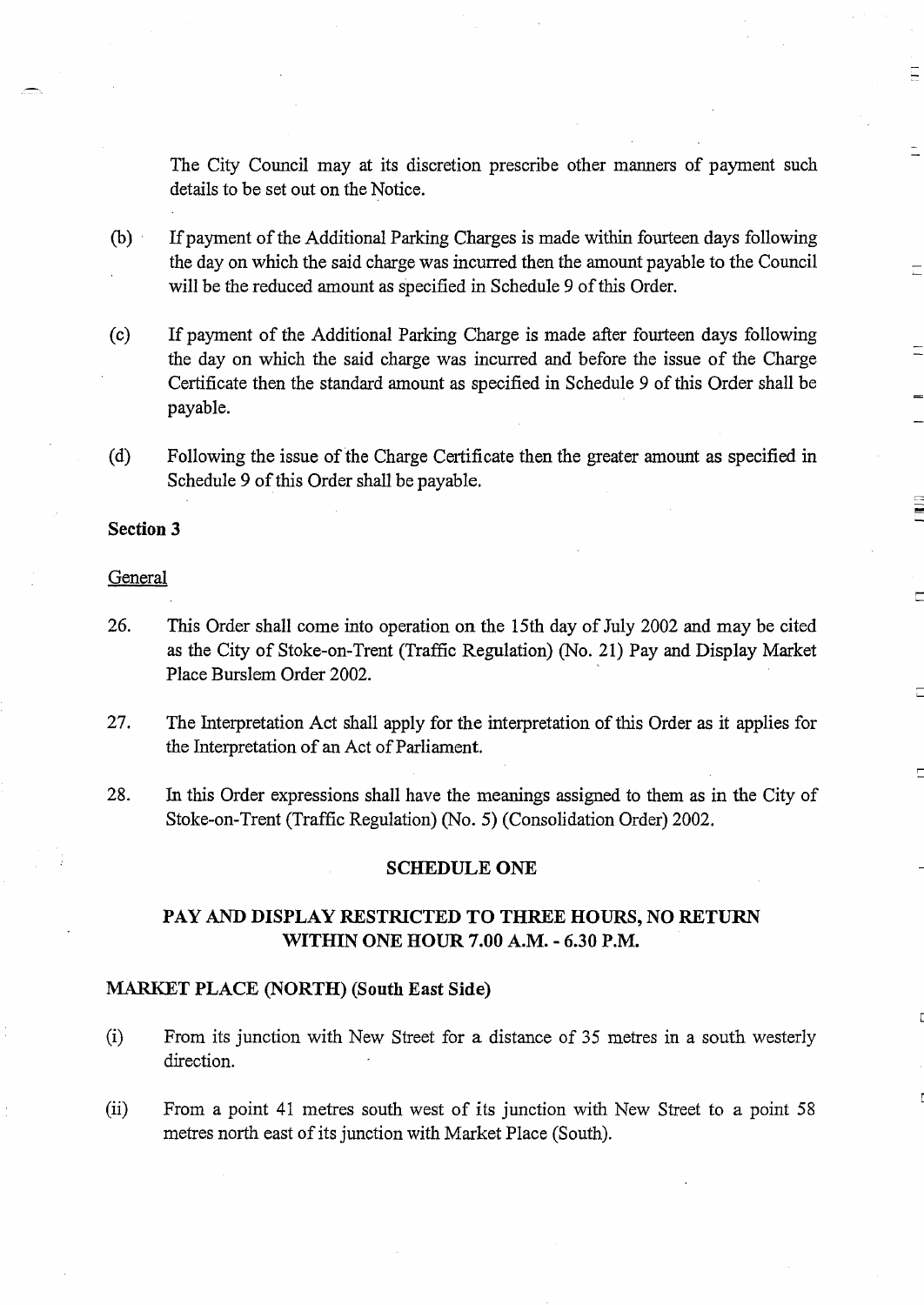# PARKING AREA BETWEEN WOODBANK STREET/ST JOHNS SQUARE

# 16 Parking Spaces

## SCHEDULE TWO

Ę

## SCHEDULE OF CHARGES

Parking Charges:-

Between the hours of 6.30 p.m. - 7.00 a.m. on any day - FREE

Between the hours of 7.00 a.m. - 6.30 p.m:

| Up to 30 mins  |                          | £0.30 |
|----------------|--------------------------|-------|
| Up to $1$ hour |                          | £0.40 |
| Up to 2 hours  |                          | £0.80 |
| Up to 3 hours  | $\overline{\phantom{a}}$ | £1.20 |
|                |                          |       |

## SCHEDULE THREE

## ADDITIONAL PARKING CHARGES

| <b>Penalty Charge Notices</b> | $\sim$                   | if paid within 14 days<br>if paid between 14 days | - £25.00 ("the reduced amount")<br>- £50.00 ("the standard amount") |
|-------------------------------|--------------------------|---------------------------------------------------|---------------------------------------------------------------------|
|                               |                          | and the issue of a Charge                         |                                                                     |
|                               |                          | Certificate                                       |                                                                     |
|                               | $\sim$                   | if paid after the                                 | $-$ £75.00 ("the greater amount")                                   |
|                               |                          | issue of a Charge                                 |                                                                     |
|                               |                          | Certificate (usually                              |                                                                     |
|                               |                          | after 56 days)                                    |                                                                     |
| Wheelclamp Release Fee -      |                          | Release Fee                                       | $-£105.00$                                                          |
|                               | $\blacksquare$           | Storage Fee                                       | $-$ £12.00 for each 24                                              |
|                               |                          |                                                   | hours or part thereof                                               |
|                               |                          |                                                   | that vehicles                                                       |
|                               |                          |                                                   | impounded                                                           |
|                               | $\overline{\phantom{a}}$ | Disposals of Unclaimed                            |                                                                     |
|                               |                          | Vehicles Fee                                      | - £50.00                                                            |

DATED this 8th day of July 2002